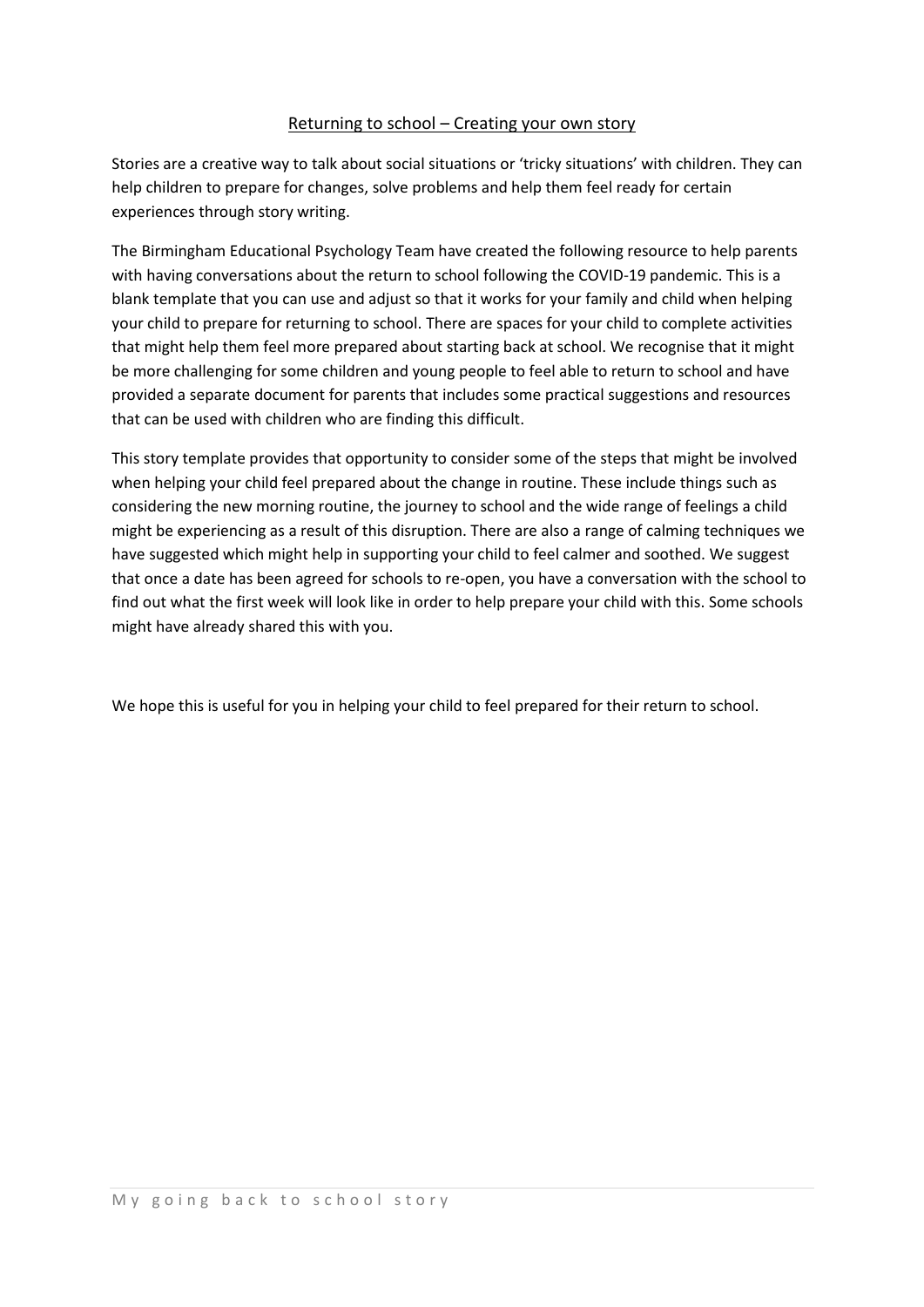



#### \_\_\_\_\_\_\_\_'s 'Going Back to School' story

In the middle of March 2020, all of the UK schools were asked to close, to try and keep as many children and families as safe as possible from the spread of a virus called Coronavirus.

At this time, I was in Year \_\_, and my class teacher was \_\_\_\_\_\_\_\_\_\_\_\_\_\_\_\_\_\_\_\_\_\_\_.

When I found out that the schools were going to close, I felt \_\_\_\_\_\_\_\_\_\_\_\_\_\_\_\_\_\_

because

*(look at the back of this booklet and you will find a bank of Feelings words).*

Here draw a picture of how that made you feel (if you want to).

I am sure a lot of children at this time were feeling the same, and this is okay as it was a very strange time.

\_\_\_\_\_\_\_\_\_\_\_\_\_\_\_\_\_\_\_\_\_\_\_\_\_\_\_\_\_\_\_\_\_\_\_\_\_\_\_\_\_\_\_\_\_\_\_\_\_\_\_\_\_\_\_\_\_\_\_\_\_\_\_\_\_ \_\_\_\_\_\_\_\_\_\_\_\_\_\_\_\_\_\_\_\_\_\_\_\_\_\_\_\_\_\_\_\_\_\_\_\_\_\_\_\_\_\_\_\_\_\_\_\_\_\_\_\_\_\_\_\_\_\_\_\_\_\_\_\_\_.

Some children were able to spend their time at home with their families, doing fun things like

My favourite thing we did in this break from school was

and I can't wait to tell my teacher and friends about what we were doing.

\_\_\_\_\_\_\_\_\_\_\_\_\_\_\_\_\_\_\_\_\_\_\_\_\_\_\_\_\_\_\_\_\_\_\_\_\_\_\_\_\_\_\_\_\_\_\_\_\_\_\_\_\_\_\_\_\_\_\_\_\_\_\_\_,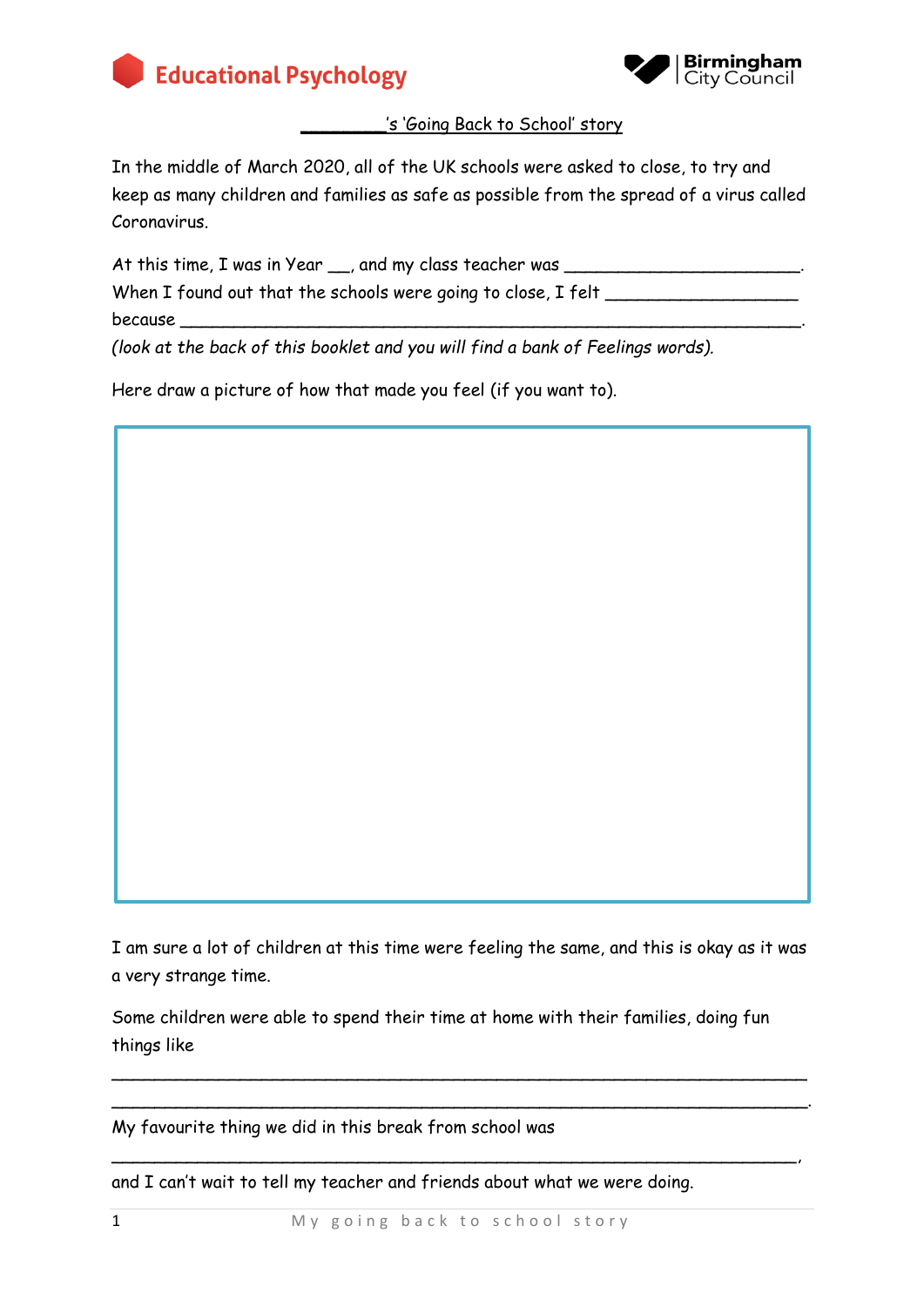



How did school stay in touch with your family? Have you still spoken to your friends? Below, draw a picture of what you have done whilst you have been at home, for example 'you doing school work or activities at home' or 'you talking to your friends'.

Now we have been told that schools are going to start to open again. The date I will be going back to school is \_\_\_\_\_\_\_\_\_\_\_\_\_\_\_\_.

This might mean a lot of change for me. For example:

\_\_\_\_\_\_\_\_\_\_\_\_\_\_\_\_\_.

- 1. The time I have to wake up. When I go back to school I will need to wake up at
- 2. Getting ready for school. When I go back to school I will need to get these things ready (e.g. having a shower, eat breakfast, brushing teeth, get dressed, pack my schoolbag).

| What I need to do | Time I have to do it |
|-------------------|----------------------|
|                   |                      |
|                   |                      |
|                   |                      |
|                   |                      |
|                   |                      |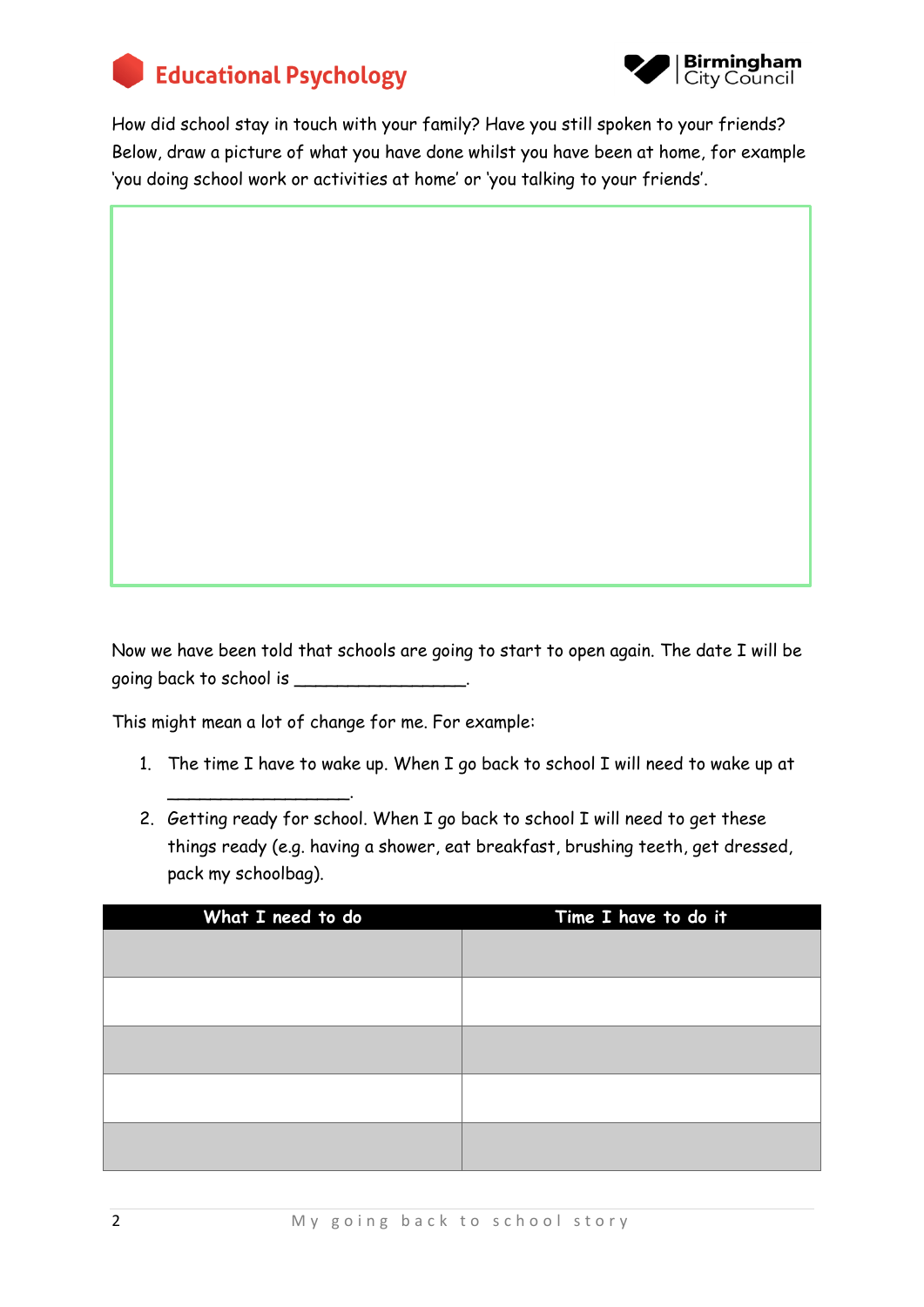



### My journey to school

Draw a picture of your journey to school, and then you might be able to practice the journey with your family. This might be a different journey to what you are used to, or it might be the first time in a long time that you have done this journey.

- 1. How long does it take you to get to different points of the journey?
- 2. How many letterboxes do you see?
- 3. How many trees do you see?
- 4. How many roads do you have to cross?
- 5. It is normal to feel lots of different emotions on this journey. You might feel excited to see your friends, you might feel tired because you woke up early, you might feel worried about leaving the house. Write down how this journey makes you feel and talk about it. Remember that schools have opened because it is now safe to go there.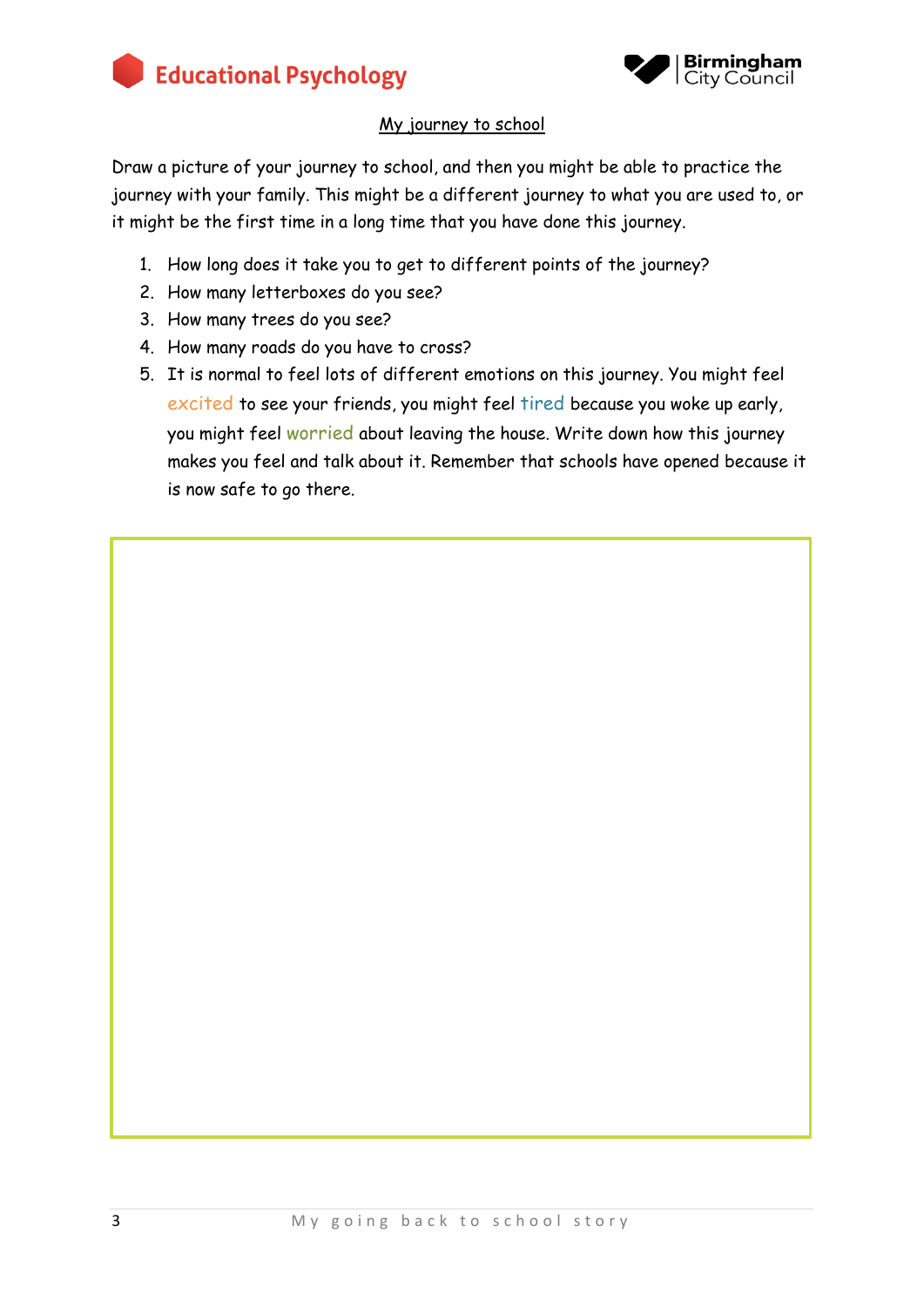



#### What my first week will look like

My parents will have had a conversation with somebody at school to find out what school will be like for me when I go back. These are things that might be happening on each day that I need to remember:

| Monday    |  |
|-----------|--|
| Tuesday   |  |
| Wednesday |  |
| Thursday  |  |
| Friday    |  |

This is what will happen for me in the morning on my very first day back.

The teacher I will meet is \_\_\_\_\_\_\_\_\_\_\_\_\_\_\_\_\_\_\_\_\_

The place I will go to is

Anything else?

When I go back to school, my parents will also be going back to their workplaces, or they might be waiting at home for me. One of the things I can look forward to is going back home to spend time with my family in the evening and tell them about how brave I was at school!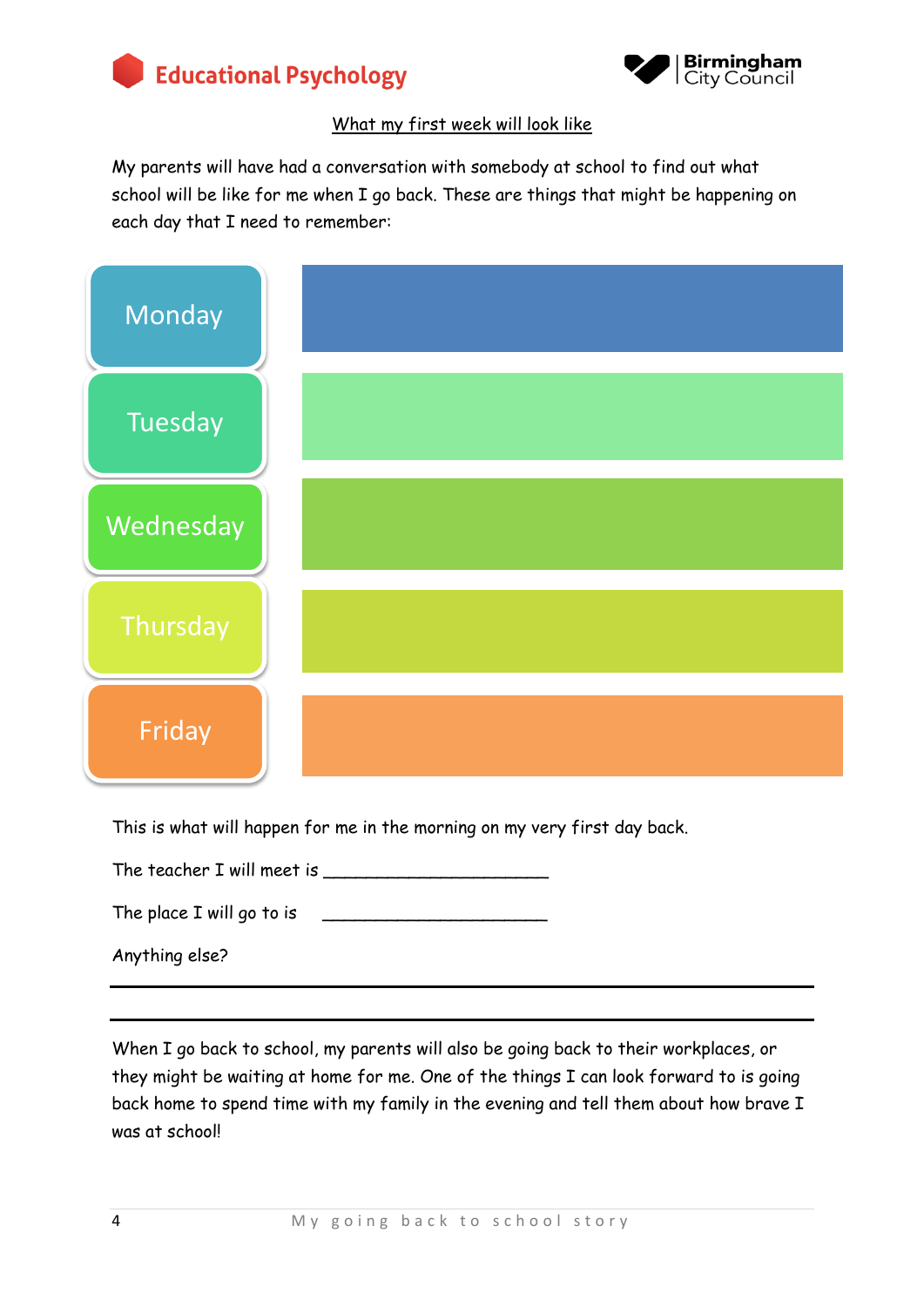



We hope that this helps you to feel more ready for going back to school. You have completed activities about

- All the fun things you have been doing at home
- What you will need to do in the mornings to get ready for school
- Preparing for your journey to school
- What your first week at school will be like

For some people, going back to school can be harder than it is for others. Sometimes we need time to get used to all the changes that are happening in our life. It might be helpful to practice some activities that can help us to feel calmer so that we are able to try things when we are feeling scared or worried, and think about WHO can help us.

Look at the Calming Techniques page at the end of this booklet. These are some activities that you can do to help you to feel calm.

Have a go at some of the activities and list your top 5 here:

1. 2. 3. 4. 5.

You might want to use these 5 activities at home or at school. Think of which adults might also be able to help you to feel calm and list them here:

- $\bullet$
- $\bullet$
- $\bullet$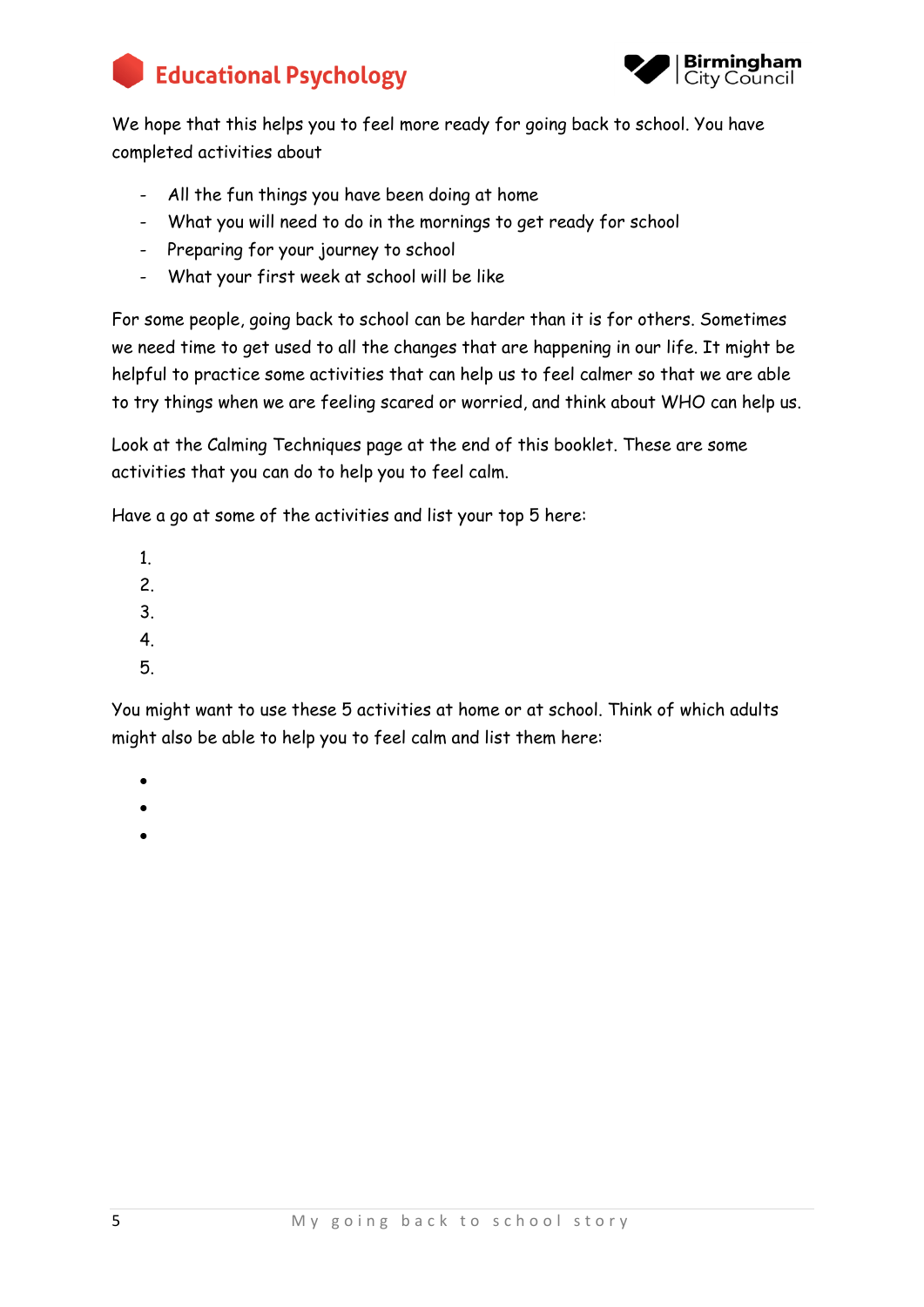

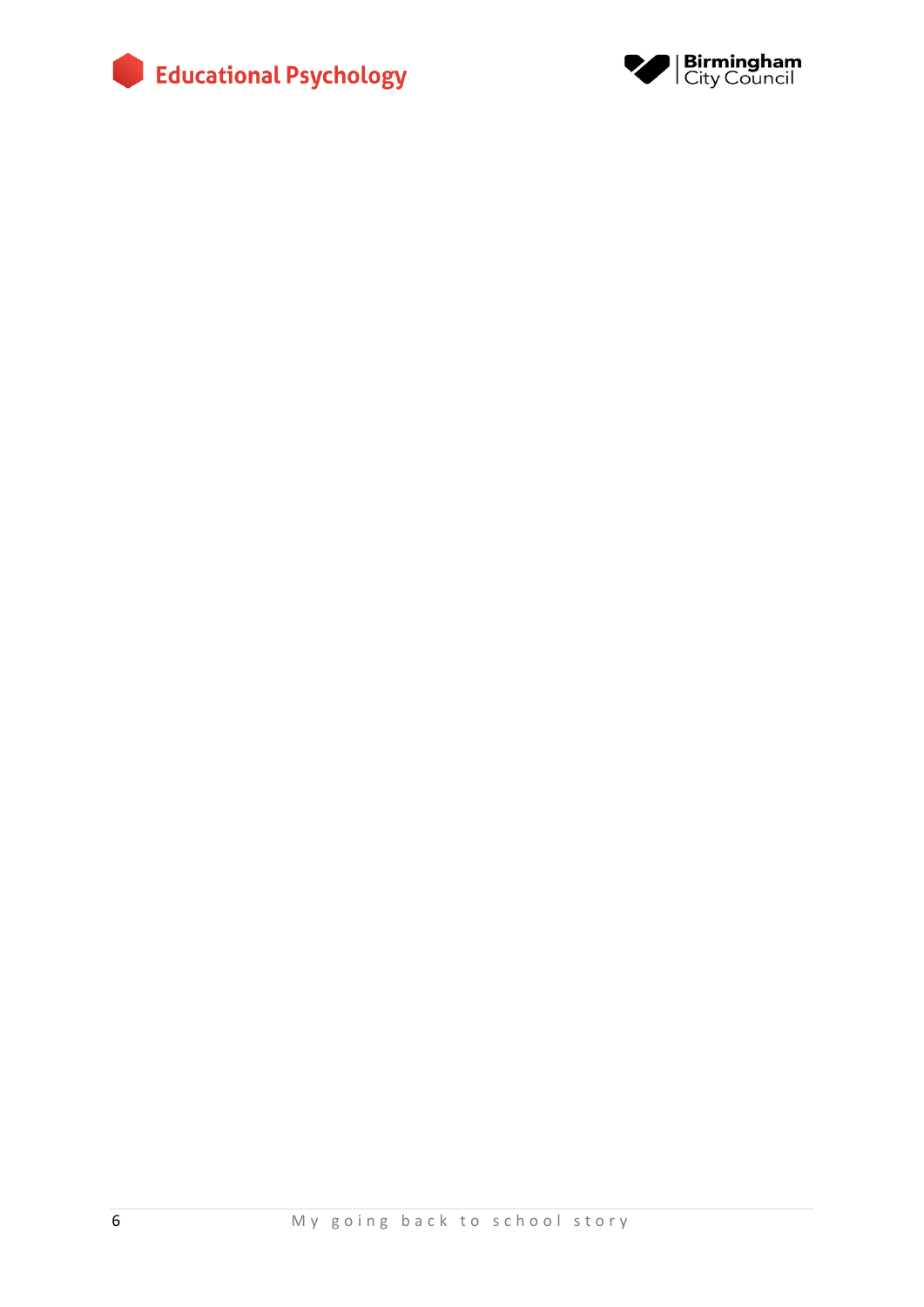



# Feelings vocabulary

Brave Cheerful Happy Bored Confused Surprised Curious Proud Disappointed Frustrated Embarrassed Silly Excited Uncomfortable Fantastic Worried Friendly **Stubborn** Generous

Shy Ignored Satisfied Impatient Safe Important Relieved Interested Peaceful Jealous Overwhelmed Lonely Loving Confused Tense Angry Calm Upset Sad

Can you think of any that we have missed? Add them to your list!